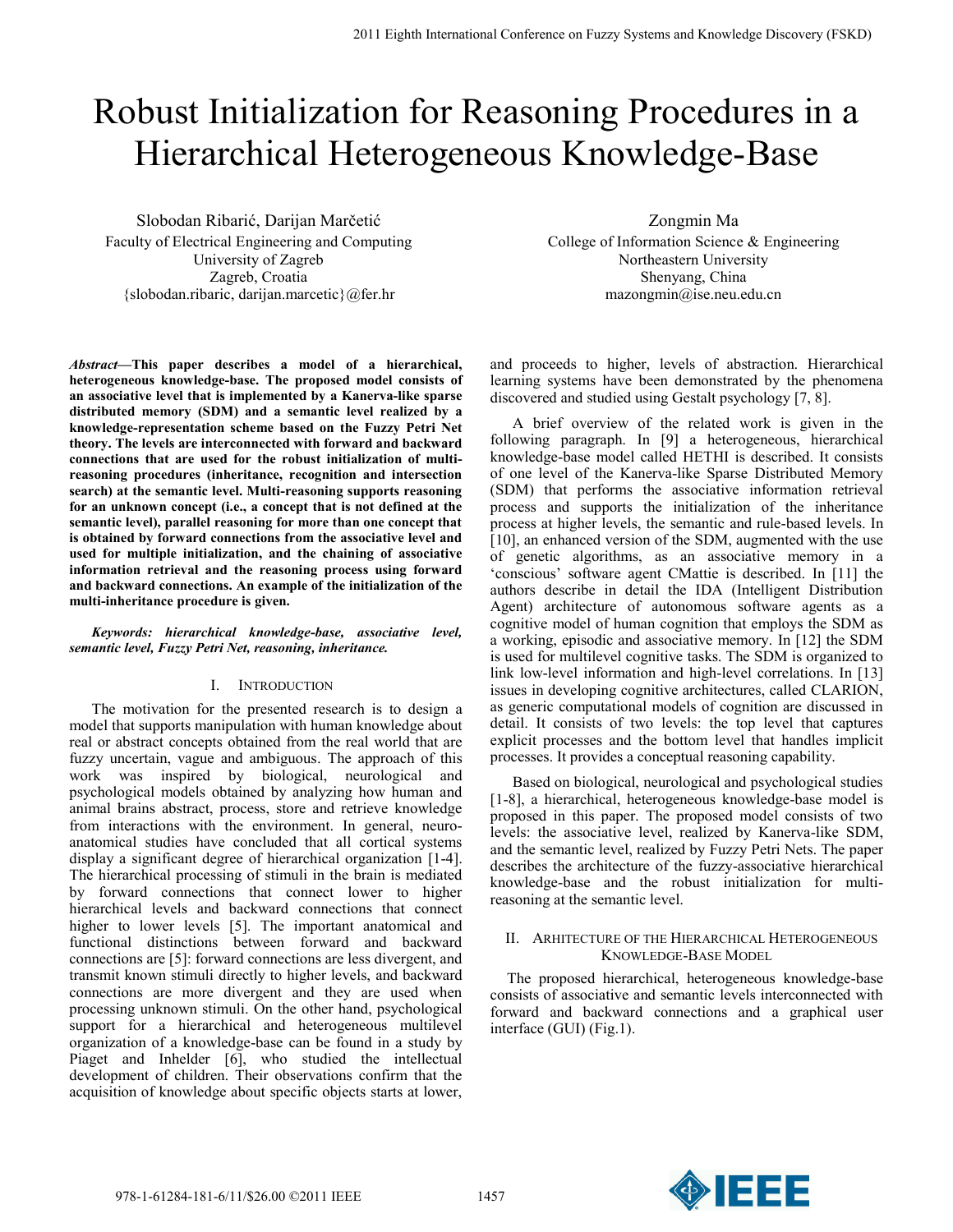

Figure 1. The architecture of the proposed model.

#### *A. Associative level*

The associative level of the knowledge-base is implemented with the use of concepts related to the addressing mechanism of the Kanerva"s SDM [14]. The SDM model is defined in the space of  $\{0, 1\}^n$ ,  $n \in \mathbb{N}$ , where  $\mathbb N$  is a set of the natural numbers. Elements of the SDM model are *n*-dimensional vectors with binary components that are represented as points in an *n*dimensional space. The number of points in an *n*-dimensional space is  $N = 2^n$ . However, N is also used for naming the space itself, i.e., N-space.

The main feature of N-space is its distribution, defined on the basis of the distances among the points. The distance  $d(x, y)$ between two points *x* and *y* in N-space is defined as the number of corresponding vector components at which they differ, known as the Hamming distance.

The two basic characteristics of the above-described SDM model are: the *similarity* and the *sparseness* of the memory. *Similarity* is based on the distance between the points in the Nspace. *Sparseness* is derived from the fact that the actual number of points used is very few compared with  $2^n$ ,  $n \geq 1$ , and they are distributed randomly in the N-space. Even for a relatively small dimensionality of the N-space (for example,  $n = 100$ ) an enormous number of possible locations (N =  $2^{100}$ ) exists. Let us suppose that only a fraction of the possible points (for example,  $\overline{N'} = 10^6$ ) is available and they are randomly distributed over the entire N-space. Such a type of space is called a sparse memory.

At the associative level of our model, which is based on Kanerva"s SDM, we use four features: address, location, concept and address region. The address of a memory location in the N'-space is represented by an n-bit vector that defines a location where a concept is stored. The address region of an arbitrary address *a* of location *x* in the N'-space is defined as a circle *O* with a radius r and a centre *a*. The address region of *a* contains a set of points that satisfy the following relation:  $O(r,a) = \{a' \mid d(a,a') \leq r\}$ , where  $d(a,a')$  is the Hamming distance between address *a* and *a'.*

The distance  $d(a,a')$  is used to express the similarity between the concepts that are stored in locations defined by the addresses *a* and *a'*.

A multi-set of concepts stored at the associative level is denoted as  $C<sup>A</sup>$ , and the set of concepts stored at the semantic level is denoted by  $C^S$ . Note that the cardinality of  $C^A$  is much larger than the cardinality of  $C^S$ :

card 
$$
(C^A)
$$
 >> card  $(C^S)$ , and  $C^S \subset C^A$ .

A linguistic variable *L* is used to express the similarity among the concepts. The values of the linguistic variable *L* are from the following set: {*not*, *minimally, minorly, more-or-less, moderately, considerably, very, extremely, identical*}. The values of the linguistic variable *L* are transformed to the intervals of the Hamming distances (see TABLE I).

TABLE I. MAPPING OF THE VALUES OF THE LINGUISTIC VARIABLE *L* TO THE HAMMING DISTANCES AND CONFIDENCE VALUES

| Values of the<br>linguistic<br>variable L;<br>intervals | Interval of<br>Hamming<br>distances<br>$[d_{min}, d_{max}]$ | Initial<br>confidence<br>value,<br>conf | [d <sub>min</sub> , d <sub>max</sub> ],<br>$n = 100$ , $p = 10^{-4}$ ,<br>$r_p = 31, p = 3$ |
|---------------------------------------------------------|-------------------------------------------------------------|-----------------------------------------|---------------------------------------------------------------------------------------------|
| identical<br>[1.0, 1.0]                                 | [0, 0]                                                      | 1                                       | [0, 0]                                                                                      |
| extremely<br>[0.95, 0.99]                               | $[1, r_{p}]$                                                | 0.95                                    | [1, 31]                                                                                     |
| very<br>[0.80, 0.94]                                    | $[r_p+1, r_p+\rho]$                                         | 0.80                                    | [32, 34]                                                                                    |
| considerably<br>[0.65, 0.93]                            | $[r_p + \rho + 1, r_p + 2 \cdot \rho]$                      | 0.65                                    | [35, 37]                                                                                    |
| moderately<br>[0.45, 0.64]                              | $[r_p+2\cdot\rho+1, r_p+3\cdot\rho]$                        | 0.45                                    | [38, 40]                                                                                    |
| more-or-less<br>[0.30, 0.44]                            | $[r_p+3\cdot\rho+1, r_p+4\cdot\rho]$                        | 0.30                                    | [41, 43]                                                                                    |
| minorly<br>[0.10, 0.29]                                 | $[r_p+4\cdot\rho+1, r_p+5\cdot\rho]$                        | 0.10                                    | [44, 46]                                                                                    |
| minimally<br>[0.01, 0.09]                               | $[r_p+5\cdot\rho+1, r_p+6\cdot\rho]$                        | 0.01                                    | [47, 49]                                                                                    |
| not<br>[0.0, 0.0]                                       | $[r_p+6. \rho+1, n]$                                        | 0.00                                    | [50, 100]                                                                                   |

The radius  $r_p$  (TABLE I) defines an address region  $O(r_p,a)$ represented by an *n*-dimensional sphere, which contains the number of addresses *a'* equal to an average *p* proportion of the total number of addresses in the N'-space:

 $O(r_p, a) = \{a' \mid d(a, a') \leq r_p\}.$ 

The radius  $r_p$  is obtained from [14] based on the number of dimensions of the SDM and the proportion *p.* This proportion *p* is determined experimentally and its value is  $10^{-4}$ . In our case for  $n = 100$ , N' =  $10^6$  and  $p = 10^{-4}$ , the radius r<sub>p</sub> is 31, which means in the address region  $O(31,a)$  there are  $10^6 \cdot 10^{-4} = 100$ addresses.  $\rho$  defines the incremental change of intervals of the Hamming distances associated with the values of the linguistic variable *L* (see TABLE I) and it is determined experimentally based on the value of *n*. The value of  $\rho$  is 3 for  $n = 100$ . The value of the linguistic variable is represented by an interval of a confidence values. It expresses our strength of belief in the meaning of the connection between concepts. The column "Initial confidence value *conf*" (TABLE I) defines values of initialized concepts, i.e. initial values of tokens (see Section III. B). Note that the initial value *conf* for the concept of interest is always 1 if  $c_i \in \mathbb{C}^S$ .

The values of the linguistic variables in TABLE I are determined based on [15], while others are obtained experimentally.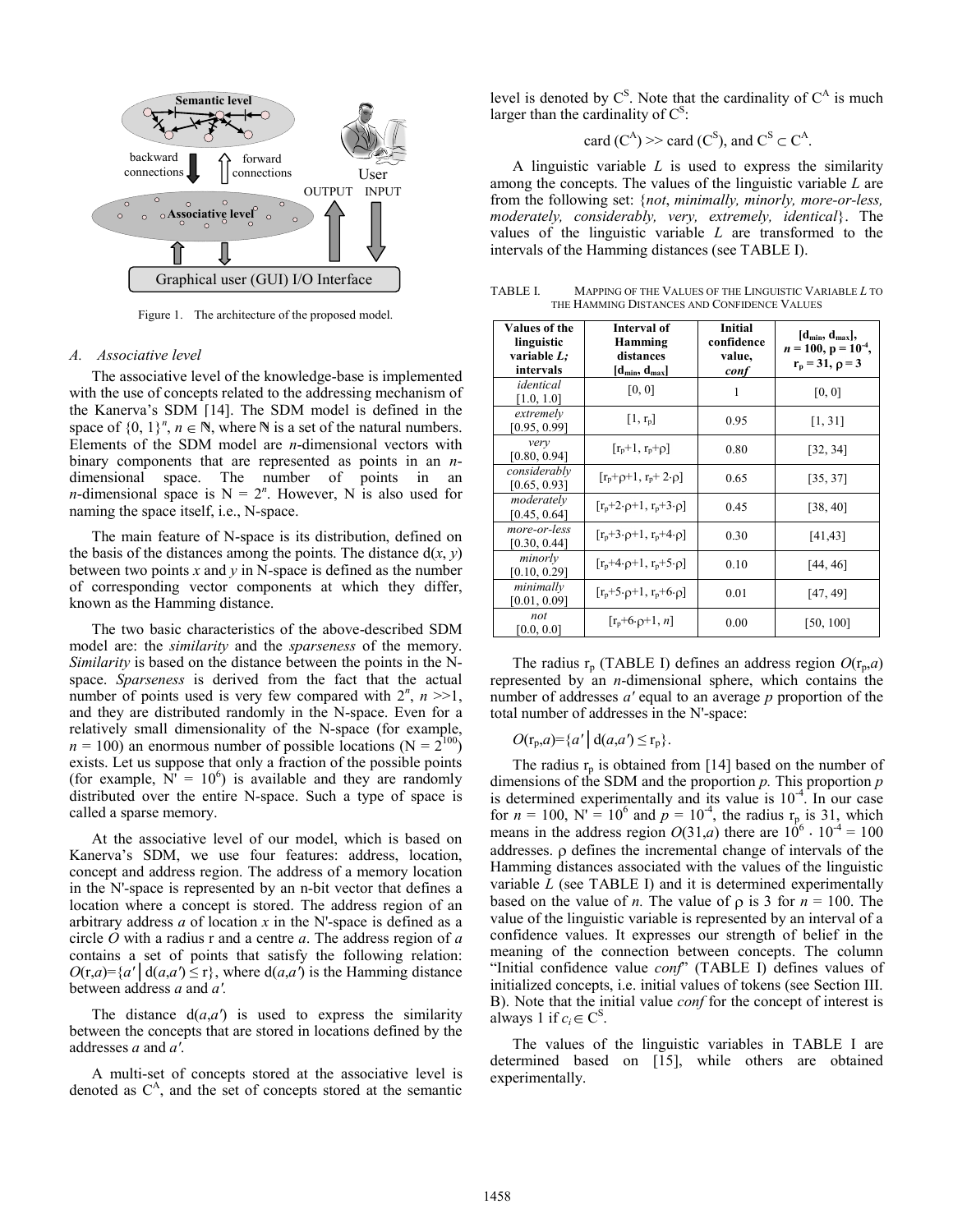The main task of the associative level is to enable the robust and fuzzy initialization of multi-reasoning processes at the semantic level. The robust initialization means that it is possible to start multi-reasoning for the following two cases:

i) the concept of interest is present at the semantic level,

ii) the concept of interest is not present at the semantic level.

In case i) it is possible to use, besides the defined concept of interest, also concepts obtained from the associative level based on the similarity among the defined concept and others stored at the associative level. These concepts are transferred to the semantic level and used for initialization of the process of multi-reasoning.

In case ii) for the initialization of multi-reasoning it is necessary to use concepts obtained from the associative level based on the similarity among the concept of interest (which is only stored at the associative level) and other concepts at the associative level. The distances between the concept of interest and other concepts will be used at the semantic level for a determination of the fuzzy value, which represents the confidence value of the initialized concepts. The "initialized concept" is the concept transferred from the associative level to the semantic level and it is an element of the set  $C<sup>S</sup>$ .

In both cases the initialization is possible owning to forward and backward connections that exist between the associative and semantic levels (see Fig. 1) and the fact that the number of stored concepts at the associative level is a few orders of magnitude larger than at the semantic level. The semantic level is implemented by the structured network-based fuzzy-knowledge representation scheme [16] and its storage capacity is therefore limited.

Note that in "classical" single-level knowledge-bases it is not possible to start the reasoning process when the concept of interest is unknown. i.e., it is not an element of  $C^{\text{S}}$ . The multiple reasoning is also not possible.

## *B. Semantic level*

Multi-reasoning that is performed at the semantic level supports:

i) reasoning for an unknown concept (i.e., a concept that is not defined at the semantic level);

ii) parallel reasoning for more than one concept that is obtained by the forward connections from the associative level and used for multiple initialization;

iii) chaining of the associative information retrieval and reasoning process using forward and backward connections – using intermediate or final results of a reasoning process as the associative queries for new initializations of the reasoning process.

The semantic level is implemented by a knowledgerepresentation scheme based on the Fuzzy Petri Net theory called KRFPN. Here we present a brief description of the KRFPN relevant for this paper, for details see [17]. The KRFPN is defined as being 13-tuple:

KRFPN = (P, T, I, O, M, 
$$
\Omega
$$
,  $\mu$ ,  $f_T$ ,  $f_M$ ,  $\alpha$ ,  $\beta$ , Contr,  $\lambda$ ), (1)

where P, T, I, O, M,  $\Omega$ ,  $\mu$ ,  $f_T$ , and  $f_M$  are components of a generalized Fuzzy Petri Net (FPN), as follows:

 $P = {p_1, p_2, ..., p_n}$  is a finite set of places,

 $T = \{t_1, t_2, \dots, t_m\}$  is a finite set of transitions,

$$
P \cap T = \varnothing,
$$

I:  $T \rightarrow P^{\infty}$  is an input function, a mapping from transitions to bags of places,

O:  $T \rightarrow P^{\infty}$  is an output function, a mapping from transitions to bags of places,

 $M = \{m_1, m_2, \ldots, m_q\}, 1 \leq q < \infty$ , is a set of tokens. Note that the corresponding value  $f_M: m_i \rightarrow [0, 1]$  is associated with each token  $m_i$ ,  $1 \le i \le q$ .

 $\Omega: P \to \mathcal{P}(M)$ , is a mapping, from P to  $\mathcal{P}(M)$ , called a distribution of tokens, where  $\mathcal{P}(M)$  denotes the power set of M. Using  $\Omega_0$  we denote the initial distribution of tokens in the places of the FPN.

 $\mu: P \to \mathbb{N}_0$  is a marking, a mapping from places to nonnegative integers  $\mathbb{N}_0$ . A mapping  $\mu$  can be represented as an *n*component vector  $\mu = (\mu_1, \mu_2, \dots, \mu_n)$ , where *n* is a cardinality of the set P. Obviously,  $\mu(p_i) = \mu_i$ , and  $\mu(p_i)$  denotes the number of tokens in the place p<sup>i</sup> . An initial marking is denoted by the vector  $\mu_0$ .

 $f_T: T \rightarrow [0, 1]$  is an association function, a mapping from transitions to real values between zero and one.

 $f_M: M \to [0, 1]$  is an association function, a mapping from tokens to real values between zero and one.

The functions  $\alpha$  and  $\beta$  give a semantic interpretation to the scheme.

The bijective function  $\alpha$ : P  $\rightarrow$  C<sup>S</sup> maps a set of places onto a set of concepts  $C^S$ . The set of concepts  $C^S$  consists of the formal objects used for representing objects and facts from the agent's world. The elements from  $C^S = C_1^S \cup C_2^S \cup C_3^S$  are as follows: elements that denote the classes or categories of objects and represent higher levels of abstraction  $(C_i^s)$ , elements corresponding to the individual objects as instances of the classes  $(C_2^s)$  and those elements representing the intrinsic properties of the concepts or values of these properties  $(C_3^s)$ .

The surjective function  $\beta: T \to \Sigma$  associates a description of the relationship among facts and objects to every transition  $t_i \in$  $T$ ;  $i = 1, 2, \ldots, m$ , where m is a cardinality of the set T. The set  $\Sigma = \Sigma_1 \cup \Sigma_2 \cup \Sigma_3$  consists of elements corresponding to the relationships between the concepts used for partial ordering of the set of concepts  $(\Sigma_1)$ , the elements used to specify the types of properties to which values from the subset  $C_3^s$  are assigned  $(\Sigma_2)$ , and the elements corresponding to the relationships between the concepts, but not used for hierarchical structuring  $(\Sigma_3)$ .

The semantic interpretation requires the introduction of a set of contradictions Contr [17].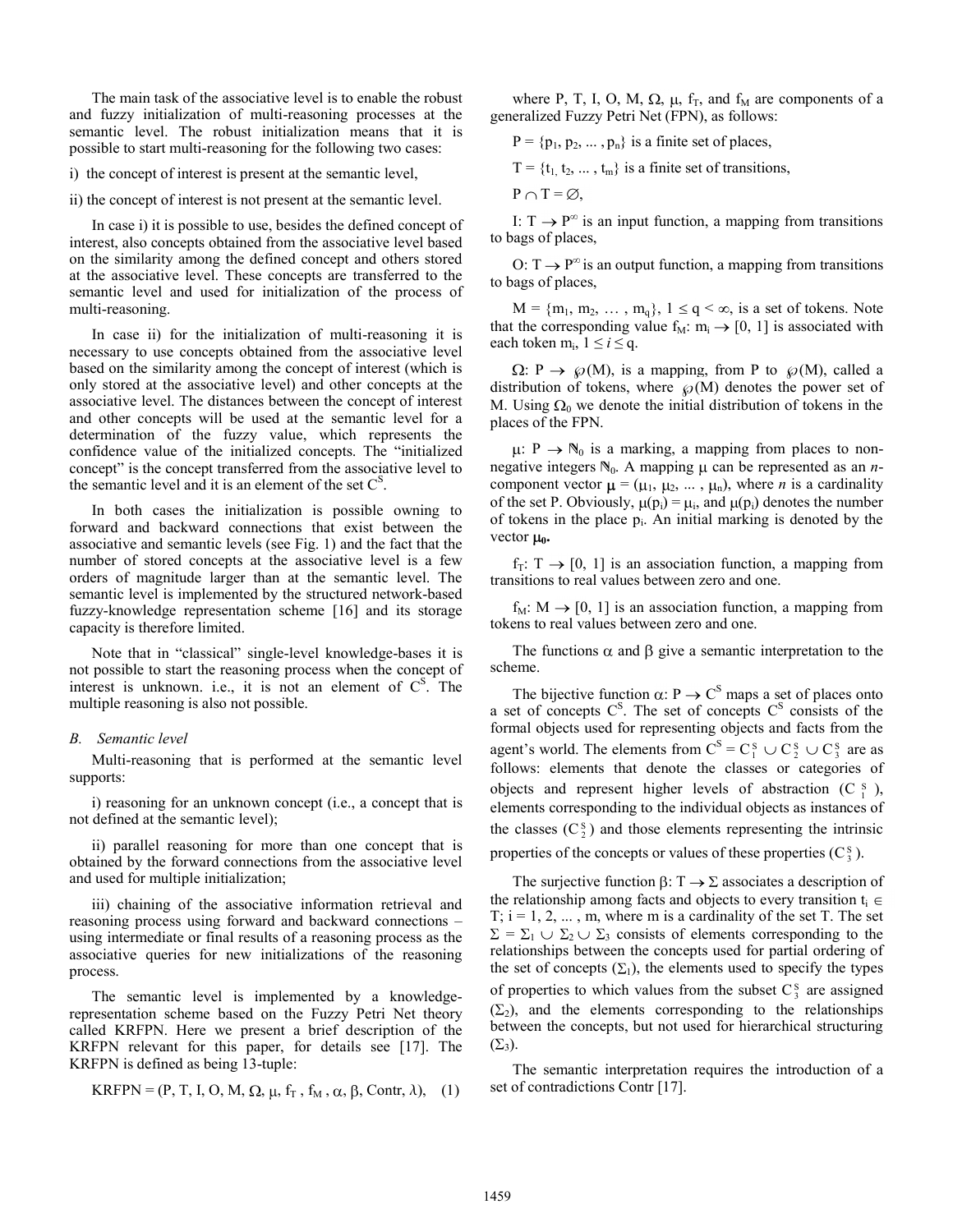$\lambda \in [0, 1]$  is a threshold value related to the firing of an enabled transition.

The inverse function  $\alpha^{-1}$ :  $C^S \rightarrow P$ , and the generalized inverse function  $\beta^{-1}$ :  $\Sigma \to \tau$ ;  $\tau \subseteq T$  are defined in the KRFPN scheme.

The scheme can be represented by a bipartite directed multi-graph containing two types of nodes: places and transitions. Graphically, the circles represent places while the bars are used for transitions. The connections among the places and transitions are defined by means of the input and output functions of the marked Petri net [18]. In the scheme, concepts are assigned to the places. The relations that represent concept properties, spatial, temporal, spatio-temporal relationships, and interclass relations are assigned to transitions. The fuzziness of the scheme is based on fuzzy tokens and fuzzy transitions.

The fuzzy reasoning procedures at the semantic level are based on the dynamical properties of the FPN defined by firing the enabled transitions. The definitions of an enabled transition and firing are given in [18]. Fuzzy tokens give the dynamic to the FPNs [17] by its moving from place to place and changing its fuzzy values. Fig. 2 shows the generic form of a chunk of knowledge and illustrates the firing of the enabled transitions. For example, if the initial value of the fuzzy token at the input place  $p_i$  is obtained by the function  $f_M$  and it is denoted as  $\text{conf}_I$ and the fuzzy value assigned to transition  $t_k$  is determined by the function  $f<sub>T</sub>$  and denoted *tconf*, after firing the enabled transition  $t_k$ , the new confidence value of the token in the output place  $p_j$  is  $conf_2 = conf_1 \cdot tconf$ .

The transition  $t_k$  is enabled if there is a fuzzy token in the input place and if its value *conf<sup>1</sup>* is greater than the firing threshold  $\lambda$ .



a) Before firing;  $conf_1 > \lambda$  b) After firing;  $conf_2 = conf_1 \cdot tconf$ 

Figure 2. Firing an enabled transition.

## III. FUZZY MULTI-REASONING

The automatic reasoning procedures defined at the semantic level are inheritance, recognition and intersection search. The inheritance is a form of reasoning that allows an agent to infer the properties of a concept of interest on the basis of the properties that are locally attached to the concept as well as the properties of its ancestors in the hierarchical structures of the knowledge-base. The formal definition and the algorithm of the fuzzy inheritance procedure are given in [17].

Recognition is the dual of the inheritance problem – the input is a set of properties (associated with a confidence value of each property) of an unknown concept and the output of the recognition procedure are concepts with confidence values that match the unknown concept. The recognition algorithm is formally described in [17], [19].

The intersection search allows relationships to be found between two concepts by "spreading activities" from the places (called patriarch nodes) that correspond to the concepts and searching the concepts, i.e., the places (called intersection nodes) where the activities meet [20].

In this section we describe in detail the fuzzy preinitialization and initialization that are essential for the fuzzy multi-inheritance procedure. A similar algorithm can be applied for multi-recognition and intersection search.

## *A. Fuzzy Pre-initialization Algorithm for Multi-inheritance*

**INPUT:** A concept of interest  $c_i$  and a value *l* of the linguistic variable *L*. Select single- or multi-reasoning.

OUTPUT: Pairs of concepts and corresponding confidence values for the initialization of the reasoning procedure.

- STEP 1: Checking if the concept of interest  $c_i$  is stored at the associative level ( $c_i \in C^A$ ).
- 1.1) Based on associative retrieval with the query *c<sup>i</sup>* find all the locations  $x_j$ ,  $j = 1, 2, \ldots, m$ , and form a list of corresponding addresses  $a_j$ ,  $j = 1, 2, ...$ ,  $m$ , of the locations.
- 1.2) IF the address list is empty (i.e., the concept  $c_i$  is not found at the associative level;  $c_i \notin C^A$ ) THEN send the message " $c_i$  is an unknown concept" and STOP the preinitialization procedure.
- STEP 2: Checking if the concept of interest  $c_i$  is present at the semantic level ( $c_i \in C^S$ ).
- 2.1) Use a forward connection to transfer the concept of interest  $c_i$  from the associative level to the semantic level.
- 2.2) IF  $c_i \in \text{C}^S$  AND a single-reasoning is selected THEN the corresponding fuzzy-confidence value of the concept of interest is *conf* = 1 and initialize reasoning procedure with  $(c_i, 1)$  as defined in the Section III. B and STOP the preinitialization procedure.
- 2.3) IF  $c_i \notin C^S$  AND a single-reasoning is selected THEN send the message "pre-initialization for the  $c_i$  isn't possible for single-reasoning" and STOP the preinitialization procedure.
- 2.4) IF ( $c_i \in C^S$  OR  $c_i \notin C^S$ ) AND multi-reasoning is selected THEN use backward connections to transfer the *c<sup>i</sup>* back to the associative level.
- STEP 3: Finding similar concepts to the concept of interest  $c_i$  at the associative level.
	- 3.1) For every address  $a_j$ ,  $j = 1, 2, ..., m$ , from the address list obtained in STEP 1.1 create n-dimensional spheres at the associative level with a radius r and centres  $a_j$ ,  $j = 1, 2, ...$ *, m*. Note that r is defined by means of the value *l* of the linguistic variable *L* (see TABLE I) in such a way that its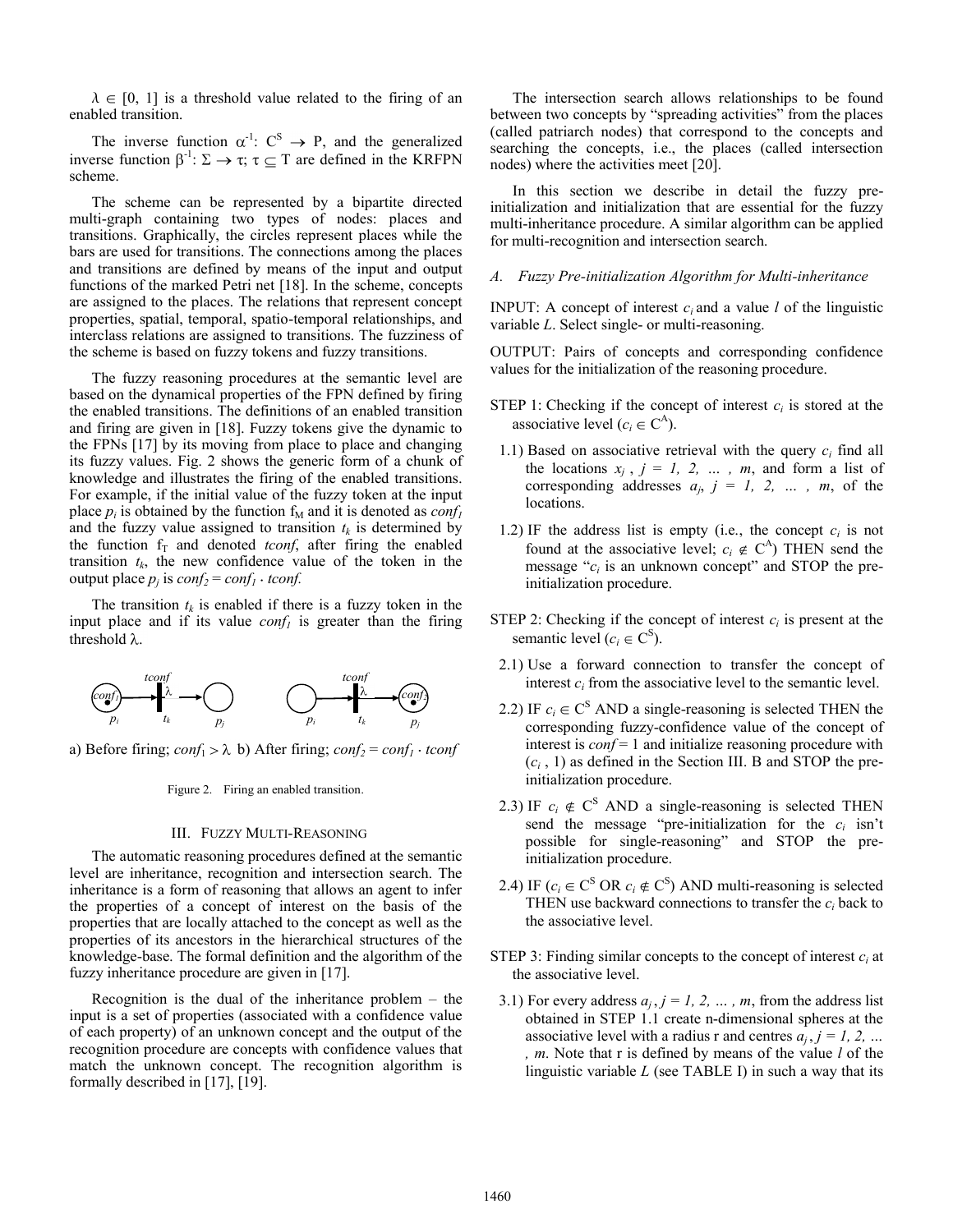upper boundary  $(d_{max})$  of an interval of the Hamming distances  $[d_{min}, d_{max}]$  is taken as r.

3.2) For all n-dimensional spheres find locations  $x_k$ ,  $k = 1, 2, \ldots$ *… , q*, where the concepts *c<sup>k</sup>* are stored, with the corresponding addresses  $a_k$  that satisfy the following relation:

 $O(r, a_j) = {a_k | d(a_j, a_k) \le r}, j = 1, 2, ..., m$  and  $k = 1, 2, ...$ *… , q*, where d is the Hamming distance.

- STEP 4: Determining the initial confidence values for the reasoning procedure at the semantic level.
- 4.1) All concepts  $c_k$  that are obtained in STEP 3.2. together with the corresponding distances  $d(a_j, a_k)$ ,  $j = 1, 2, ..., m$ and  $k = 1, 2, ..., q$ , are transferred by means of forward connections to the semantic level.
- 4.2) Only for  $c_k \in \mathbb{C}^S$  based on the value of  $d(a_j, a_k)$  select the initial confidence value *conf*<sup>k</sup> as follows:

In TABLE I find the row with an interval for which  $d(a_j, a_k) \in [d_{min}, d_{max}]$  is satisfied. Take the initial confidence value that lies in the same row of TABLE I.

4.3) Use the s  $\leq$  q pairs ( $c_k$ , conf<sub>k</sub>) to initialize the multireasoning procedure defined in Section III. B.

## *B. Initialization of Multi-inheritance*

The pre-initialization algorithm generates the list of pairs  $(c_k, \text{conf}_k)$ ,  $k = 1, 2, \ldots$ , s that is the input to the initialization procedure for multi-reasoning.

For each concept  $c_k \in \mathbb{C}^S$ ,  $k = 1, 2, ..., s$  (i.e., initialized concept) from the above list of pairs, by using the inverse function  $\alpha^{-1}$  (see Section II. B), find the corresponding place  $p_j$ .

$$
\alpha^{-1}: c_k \to p_j,
$$

where  $p_j \in P$ ,  $j \leq n$ , where n is the number of places (i.e., the cardinality of the set  $C^S$ ).

For  $p_j$  corresponding to  $c_k$  define the initial marking  $b_0^k = (\mu_1, \mu_2, \dots, \mu_n)$ , where for  $k = 1, 2, \dots, s$ ,

$$
\mu_i = \begin{cases} I & \text{for } i = j \\ 0 & \text{for } i \neq j \end{cases}, i = 1, 2, \dots, n
$$

Define the initial distribution of tokens  $\Omega_0^k = (0, 0, 0, ...)$  $\{(p_j, \text{conf}_k)\}, \dots, \emptyset, \emptyset$ , i.e., a token m with the initial value *conf*<sup>k</sup> (obtained by  $f_M$ :  $m \rightarrow conf_k$ ) is put at the place  $p_j$ .

Note that every pair  $(c_k, \text{conf}_k)$ ,  $k = 1, 2, \ldots, s$  defines one initial distribution of tokens  $\Omega_0^k$  and the multi-inheritance procedure is performed in parallel for each  $\Omega_0^k$ .

For example, the next step for the multi-inheritance procedure is the construction of  $s \geq 1$  inheritance trees, or for the multi-recognition procedure the construction  $s \geq 1$ recognition trees [17].

## IV. AN EXAMPLE

Let us suppose that N'-space is created as a subspace of Nspace;  $N=2^n$ ;  $n = 100$ . The N'-space is defined by the following parameters:  $n = 100$ , N' =10<sup>6</sup>,  $p = 10^{-4}$ . Based on selected values of *p* and *n*, the radius  $r_p = 31$  is determined [14].

Some of the concepts used in this simple example are depicted in TABLE II and Fig. 3. This example is only used for illustrative purposes.

In general, the associative connections between concepts can be obtained by psychological experiments, as described in [21] or by an expert. The concepts from the example were stored at the associative level by means of the concept-storing algorithm presented in [22]. A partial list of addresses of the locations where concepts used in the example are stored at the associative level (obtained by the program simulator described in [23]) is depicted in TABLE II.

TABLE II. PARTIAL LIST OF ADDRESSES OF LOCATIONS WHERE CONCEPTS USED IN THE EXAMPLE ARE STORED AT THE ASSOCIATIVE LEVEL

| Location       | $\mathbf{C}^{\mathbf{A}}$ | Concepts  | $a_i$          | Store address $a_i(100$ bit<br>vector, represented as hex<br>number) |
|----------------|---------------------------|-----------|----------------|----------------------------------------------------------------------|
| $x_I$          | c <sub>1</sub>            | raven     | a <sub>1</sub> | D091E7E12082E9D2A1E218F84                                            |
| x <sub>2</sub> | c <sub>2</sub>            | bird      | a <sub>2</sub> | E8D467F026D26BD2FBB950E3C                                            |
| $x_3$          | $c_3$                     | pigeon    | a <sub>3</sub> | D086D23140880BF677C3A8714                                            |
| $x_4$          | $C_4$                     | scarecrow | $a_4$          | 59BA65AB6498E76229DC78C15                                            |
| $x_5$          | c <sub>5</sub>            | mammal    | a <sub>5</sub> | D1B10DA70C3843E52B24C9A40                                            |
| $x_{6}$        | c <sub>6</sub>            | witch     | a <sub>6</sub> | 8DEFA4A14BE24B96A1E7529D4                                            |
| $x_7$          | c <sub>7</sub>            | crow      | a <sub>7</sub> | E065W0A4E9C65B96346718116                                            |
| $x_{8}$        | $c_s$                     | straw     | a <sub>s</sub> | E7DB36E123A9319E72A3FC388                                            |
| $x_9$          | C <sub>9</sub>            | mouse     | a <sub>9</sub> | B8A8154D6CE76EB5C5225DEE1                                            |
| $x_{10}$       | $C_{10}$                  | corn      | $a_{10}$       | B232A21AE074F1AB14E649DDC                                            |
| $x_{II}$       | $c_{II}$                  | egg       | $a_{11}$       | 40038E8842ECEF8B72AE28EA4                                            |

For example, from TABLE II the Hamming distance between the addresses where the concepts "raven" (*a1*) and "bird"  $(a_2)$  are stored is  $d(a_1, a_2) = 31$ . It means that they are "*extremely*" similar (see TABLE I).

An example of the fuzzy initialization for multi-reasoning procedures is presented as follows:

INPUT: A concept of interest  $c_i$  = "raven",  $l$  = "*considerably*". Select multi-reasoning.

- STEP 1: Checking if the "raven"  $\in C^A$ .
- 1.1) Based on associative retrieval with a query "raven" the location  $x_l$  is found, and a list of corresponding addresses  $(a<sub>I</sub>)$  is formed (see TABLE II).

STEP 2: Checking if the "raven"  $\in$  C<sup>S</sup>.

2.1) Use forward connections to transfer the "raven" from the associative level to the semantic level.

2.4)  $c_i \notin C^S$  but multi-reasoning is selected so the "raven" is transferred back to the associative level.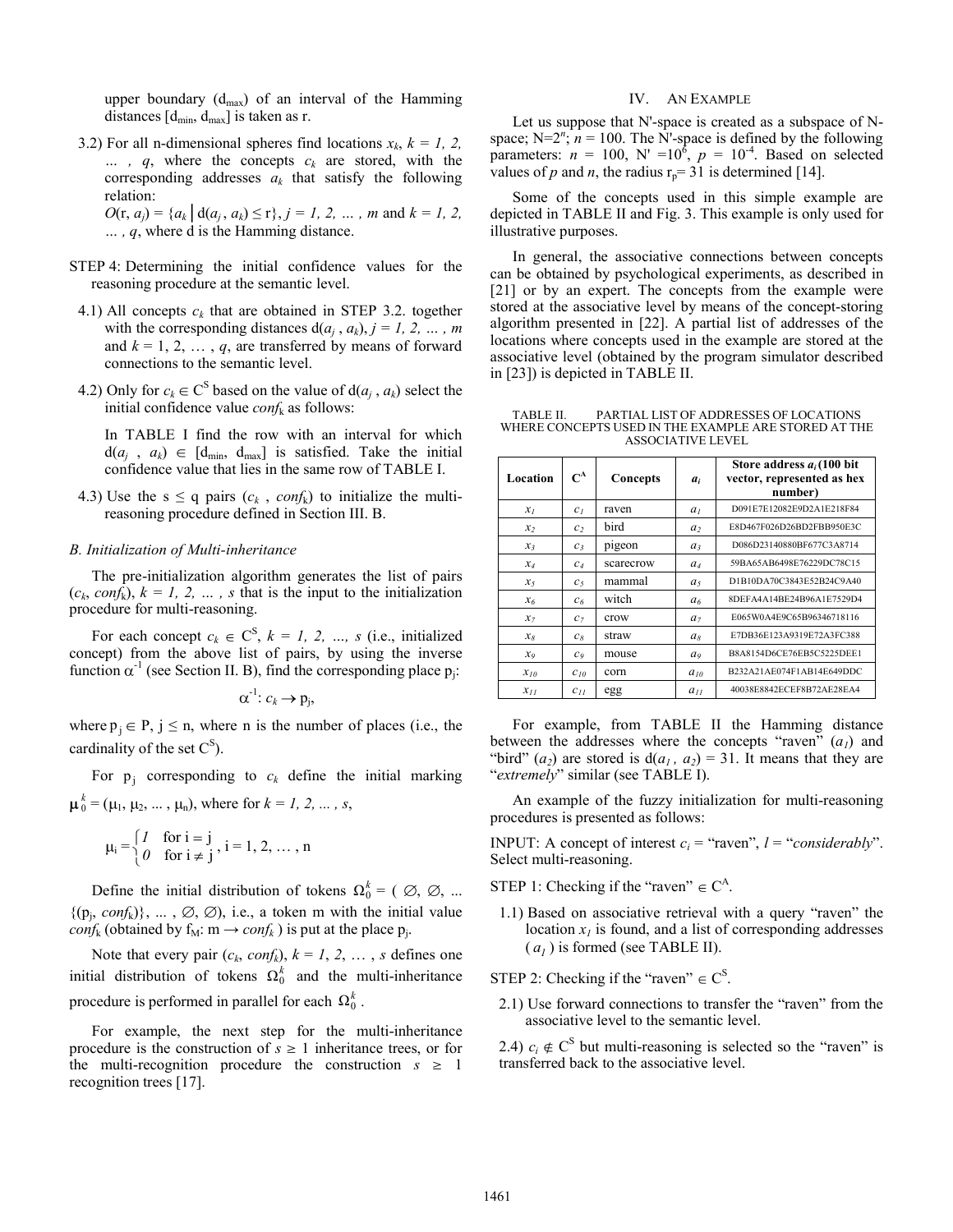- STEP 3: Finding similar concepts to the "raven" at the associative level.
	- 3.1) For address  $a<sub>l</sub>$ , from the address list obtained in STEP 1.1 an n-dimensional sphere  $O_1$  is created with radius  $r = 37$  and centre  $a<sub>l</sub>$ . The radius  $r = 37$  is obtained by means of the value *considerably* of the linguistic variable *L* (see TABLE I) in such a way that r is taken as upper boundary of the corresponding interval of the Hamming distances [35, 37].
- 3.2) From the n-dimensional sphere  $O_1(37, a_1)$  the locations  $x_2, x_3, x_4, x_6$  are found where the concepts  $c_2$  = "bird",  $c_3$  = "pigeon",  $c_4$  = "scarecrow" and  $c_6$  = "witch" are stored, with the corresponding addresses  $a_2$ ,  $a_3$ ,  $a_4$ ,  $a_6$  that satisfy the following relations:  $O_1(37, a_1) = \{a_k | d(a_1, a_k) \leq 37,$  $k = 2, 3, 4, 6$  where d is the Hamming distance. Note that  $d(a_1, a_2) = 31$ ,  $d(a_1, a_3) = 34$ ,  $d(a_1, a_4) = 37$  and  $d(a_1, a_6) =$ 36.
- STEP 4: Determining the initial confidence values for the reasoning procedure at the semantic level.
- 4.1) The pairs (*c<sup>2</sup>* , 31), (*c<sup>3</sup>* , 34), (*c<sup>4</sup>* , 37) and (*c<sup>6</sup>* , 36) are transferred by means of forward connections to the semantic level.
- 4.2)  $c_2$ ,  $c_3$ ,  $c_4 \in \mathbb{C}^{\mathbb{S}}$ ,  $c_6 \notin \mathbb{C}^{\mathbb{S}}$  (see Fig. 3). From TABLE I the initial confidence values are determined for  $c_2$ ,  $c_3$ ,  $c_4$ . (For example, for  $c_2$  and d  $(a_1, a_2) = 31$ , and d  $(a_1, a_2) \in$ [0, 31] the *conf<sup>2</sup>* is 0.95, see TABLE I).

4.3) Use three pairs (*c<sup>2</sup>* , 0.95), (*c<sup>3</sup>* , 0.80), and (*c<sup>4</sup>* , 0.65) to initialize multi-reasoning procedure.

OUTPUT: ("bird", 0.95), ("pigeon", 0.80), ("scarecrow", 0.65).

Here we describe the initialization only for the first pair, i.e., ("bird", 0.95):

Based on the bijective function  $\alpha$ : P  $\rightarrow$  C<sup>S</sup> that maps a set of places onto a set of concepts  $C<sup>S</sup>$  (see Fig. 3.):

 $\alpha: \mathfrak{p}_1 \to \text{bird}; \alpha: \mathfrak{p}_2 \to \text{pigeon}; \alpha: \mathfrak{p}_3 \to \text{owl}; \alpha: \mathfrak{p}_4 \to \text{scarecrow};$  $\alpha: p_5 \rightarrow$  nest; ....

and by using the inverse function  $\alpha^{-1}$  the corresponding place  $p_1$  is obtained:  $\alpha^{-1}$ : bird  $\rightarrow p_1$ .

For  $p_1$  define the initial marking  $\mu_0^2 = (1, 0, \dots, 0)$ .

Define the initial distribution of tokens  $\Omega_0^2 = (\{(p_1, 0.95)\},\)$  $\varnothing$ ,  $\varnothing$ , ...,  $\varnothing$ ,  $\varnothing$ ).

In a similar way for the pairs ("pigeon", 0.80), ("scarecrow", 0.65) the initial distributions of tokens are obtained  $\Omega_0^3 = (\emptyset, \{(p_2, 0.80)\}, \emptyset, ..., \emptyset, \emptyset)$ ,  $\Omega_0^4 = (\emptyset, \emptyset, \emptyset,$  $\{(p_4, 0.65)\}, \varnothing, \dots, \varnothing, \varnothing$  (see Fig. 3.). The reasoning procedure is performed in parallel for each  $\Omega_0^2$ ,  $\Omega_0^3$ ,  $\Omega_0^4$  (see Fig. 3.).



Figure 3. Example of initialization.